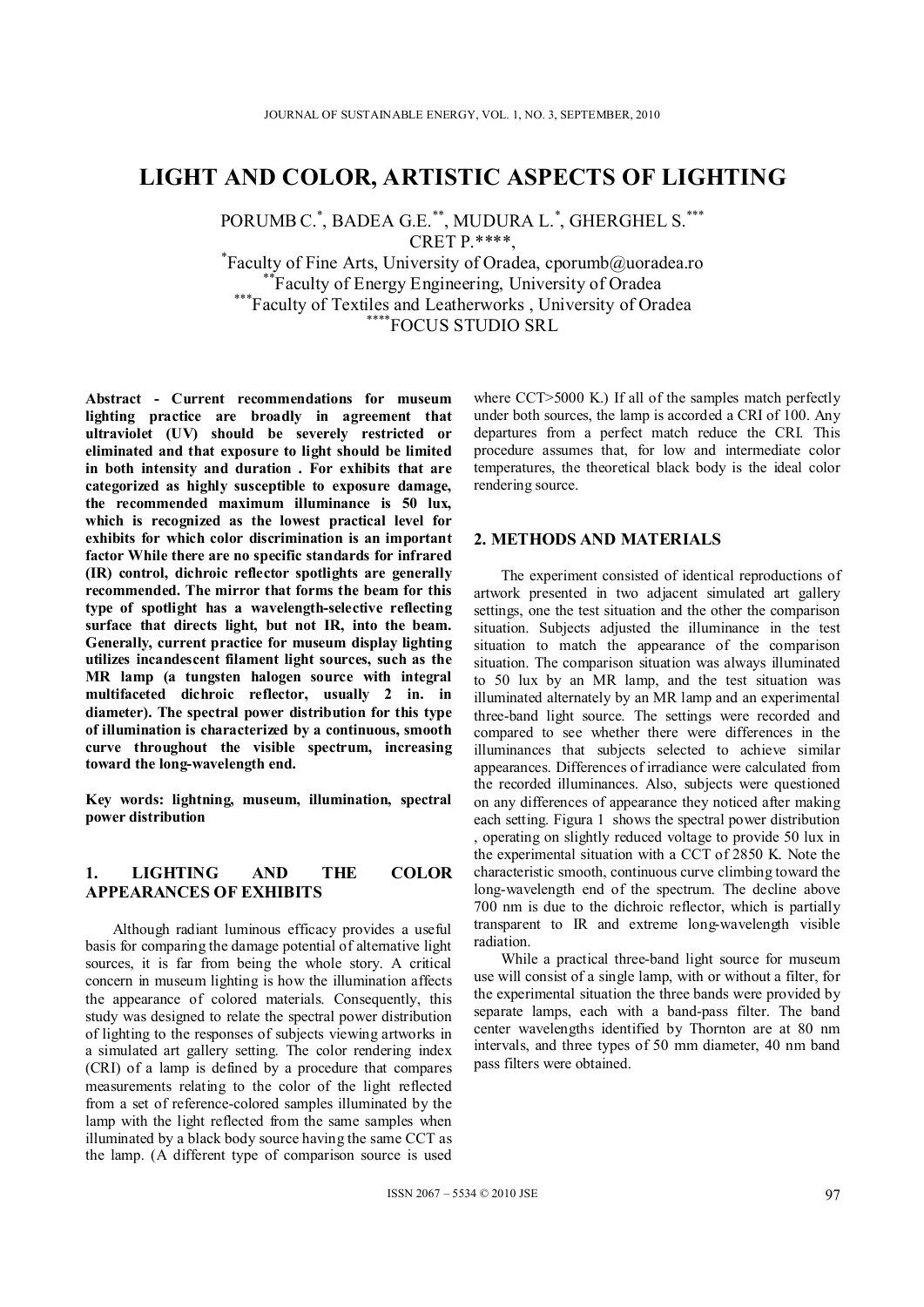

The 450 nm filter was available as a stock item, but the 530 nm and 610 nm filters were custom items. The filters were mounted in compact industrial luminaire housings fitted with 50 watt MR lamps. Because of the low radiant power from these lamps at short visible wavelengths, it was necessary to use two 450 nm sources. Figura 2 the spectral power distribution for these lamp and filter combinations with their outputs balanced to match the CCT of the source shown in figura 1. The difference in the SPD curves is strikingly obvious: not only are the end parts of the visible spectrum missing, but also there are two deep notches in the curve. Data for the MR and the three-band sources are given in table 1, from which it can be seen that the radiant luminous efficacy for the three-band source is 70% higher than that for the MR lamp. This result means that at equal illuminances (lux), the three-band source will produce 41% less irradiance (W/m2).



The process of adjusting the balance of the three wave bands of the experimental source was tedious and time consuming. However, the experimental procedure

required the three-band source to be dimmable, which created a problem: how to vary the output of the source while maintaining the balance of the wave bands. The problem was solved by a feedback device that was developed specially for this experiment. Each lamp housing was fitted with a light sensor directed toward the lamp. The sensors were connected to the feedback device, a custom electronic circuit that continually monitored the outputs of the lamps and maintained them in constant ratios. The control operated by the subject changed the output of the mid-wave-band lamp, and the feedback device made instantaneous proportional changes to the lamp outputs for the other two wave bands. By operating a switch outside the test room, the experimenter selected whether the subject's control operated the three-band source or the MR lamp, so that the subject was given no obvious indication of which type of light source was in use. The first phase of the experiment was completed using low CCT (approximately 2850 K) sources. For the second phase, the regular MR lamps were replaced with 12 volt, 50 watt "SoLux" MR lamps, which were dimmed to provide 50 lux at approximately 4200 K. Figura 3 shows the spectral power distribution and the loss of long-wavelength power to achieve the higher CCT is apparent. The three-band source was adjusted to match this CCT, and the spectral power distribution is shown in f. Data for these sources are also shown in table 1, and for this higher color temperature the radiant luminous efficacy for the three-band source is 46% higher than for the MR lamp. The main reason this difference is less than for the low color temperature case is that the radiant luminous efficacy of the MR lamp is higher. However, this property does not result because it is a more efficient lamp, but because less radiant power is emitted at the long-wavelength end of the visible spectrum, where the luminous efficiency is very low.

| Table 1. Data for the Two Light Source Types at<br>and Intermediate Correlated Color<br>Low<br><b>Temperatures in the Test Situation</b> |              |                            |              |
|------------------------------------------------------------------------------------------------------------------------------------------|--------------|----------------------------|--------------|
| <b>Low CCT</b>                                                                                                                           |              | <b>Intermediate</b><br>CCT |              |
| <b>MR</b>                                                                                                                                | $3-$<br>band | MR                         | $3-$<br>band |
| 2857                                                                                                                                     | 2856         | 4185                       | 4197         |
|                                                                                                                                          |              |                            |              |
| 0.4492                                                                                                                                   | 0.448<br>7   | 0.376<br>6                 | 0.376<br>1   |
| 0.4107                                                                                                                                   | 0.409<br>8   | 0.388<br>5                 | 0.388<br>4   |
|                                                                                                                                          |              |                            | 367          |
|                                                                                                                                          | 224          | 380                        | 252          |